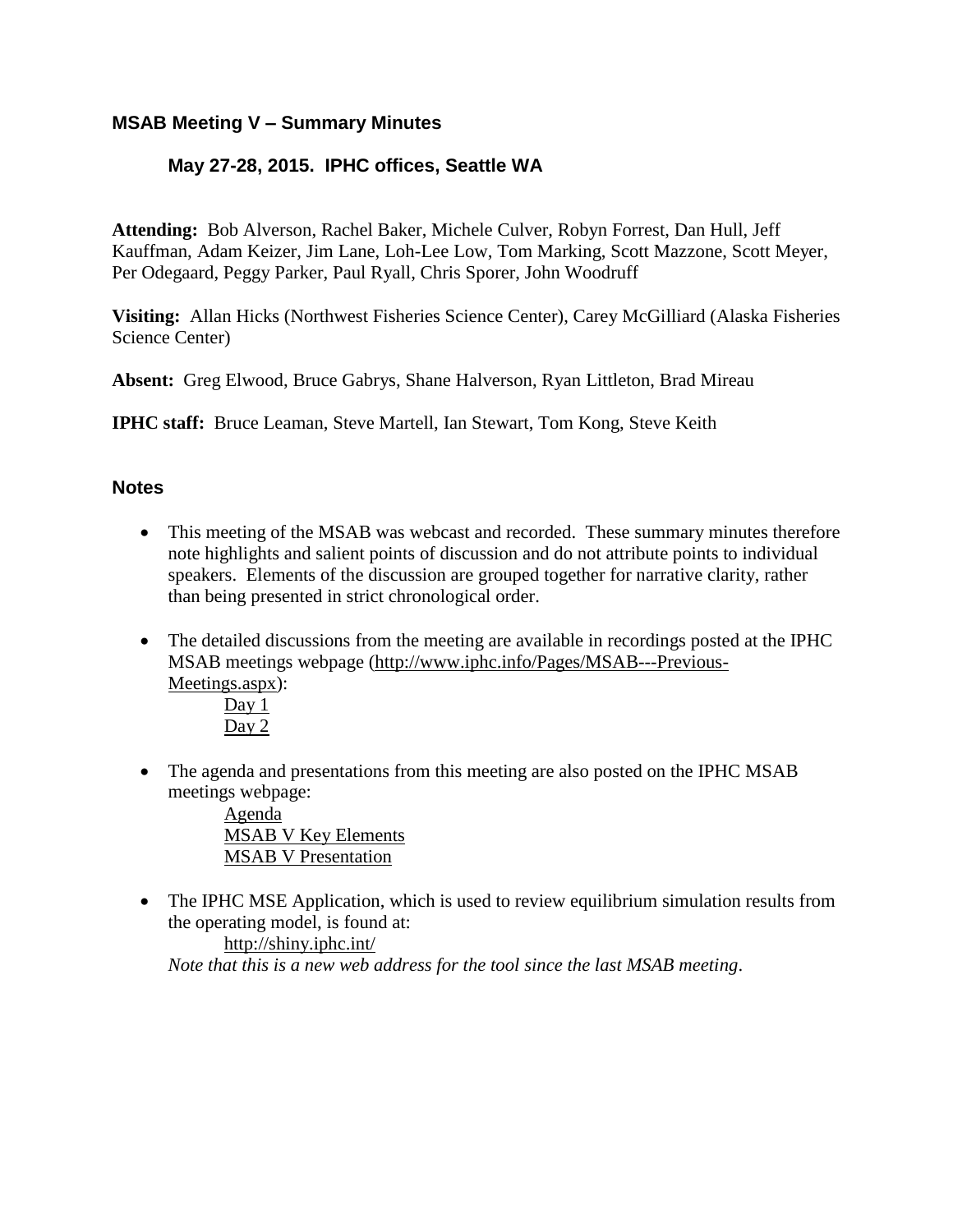### **Meeting Objectives**

The objectives for the May 2015 MSAB meeting were:

- Review MSAB governance, deliverables, meeting logistics, and facilitation
- Affirm fishery goals and draft objectives
- Review and evaluate alternative management procedures
- Introduction to spatial equilibrium models

The agenda for the meeting is attached at the end of this summary.

## **Summary Review from MSAB Meeting IV, October 2014**

The meeting opened with a brief overview of the previous meeting, including the five overarching objectives and five management procedures for the fishery, modeling scenarios and variables, and candidate goals and objectives for the MSE process. (The slides for this opening presentation are posted on the IPHC MSAB webpage at

[http://www.iphc.info/MSAB%20Documents/Outline%20Key%20Elements%20v2.pdf,](http://www.iphc.info/MSAB%20Documents/Outline%20Key%20Elements%20v2.pdf) and summary minutes of the October 2014 meeting are posted at [http://www.iphc.info/MSAB%20Documents/MSAB\\_October2014SummaryMinutes\\_final.pdf.](http://www.iphc.info/MSAB%20Documents/MSAB_October2014SummaryMinutes_final.pdf))

Dr. Martell then presented a more detailed review of the previous MSAB meeting, in particular the lessons from Pacific hake MSE example, the development and use of the equilibrium modeling tool, the priorities and objectives the Board established for the IPHC MSE, and the previous discussion about MSAB governance. (The slide presentation for this review and the rest of the meeting is posted at

[http://www.iphc.info/MSAB%20Documents/MTG5%20presentation.pdf.](http://www.iphc.info/MSAB%20Documents/MTG5%20presentation.pdf))

Dr. Martell also reported the very positive reception he received when presenting the IPHC MSE process at a recent international conference, noting that the IPHC is at the cutting edge of this work among fisheries management organizations worldwide.

### **MSAB Governance**

The Board took up the issue of MSAB governance as its first order of business. Aiming to build on previous work and strengthen the stakeholder-driven nature of the IPHC MSE, the discussion centered on chairmanship and facilitation for the MSE process, and included the related topics of agenda preparation, outreach, and the role of other user groups in MSE.

Discussion from previous meetings about instituting an MSAB chair or co-chairs was echoed at this meeting, emphasizing the desirability of stakeholder leadership. The chair(s) could report directly to the Commission, and enable more effective IPHC staff participation in the MSE process by reducing the staff's meeting leadership duties. Possibilities discussed at this meeting included having one chair or two co-chairs, as well as having the chair(s) be from outside the Board membership. Dr. Allan Hicks contributed the experience of the Pacific hake (whiting) MSE process in developing its leadership structure.

The concept of using outside facilitation for MSAB meetings was also discussed at length, noting the possibilities for facilitation to help move meetings along and enable the Board to be more productive. Facilitation could free up staff time and help elicit input and responses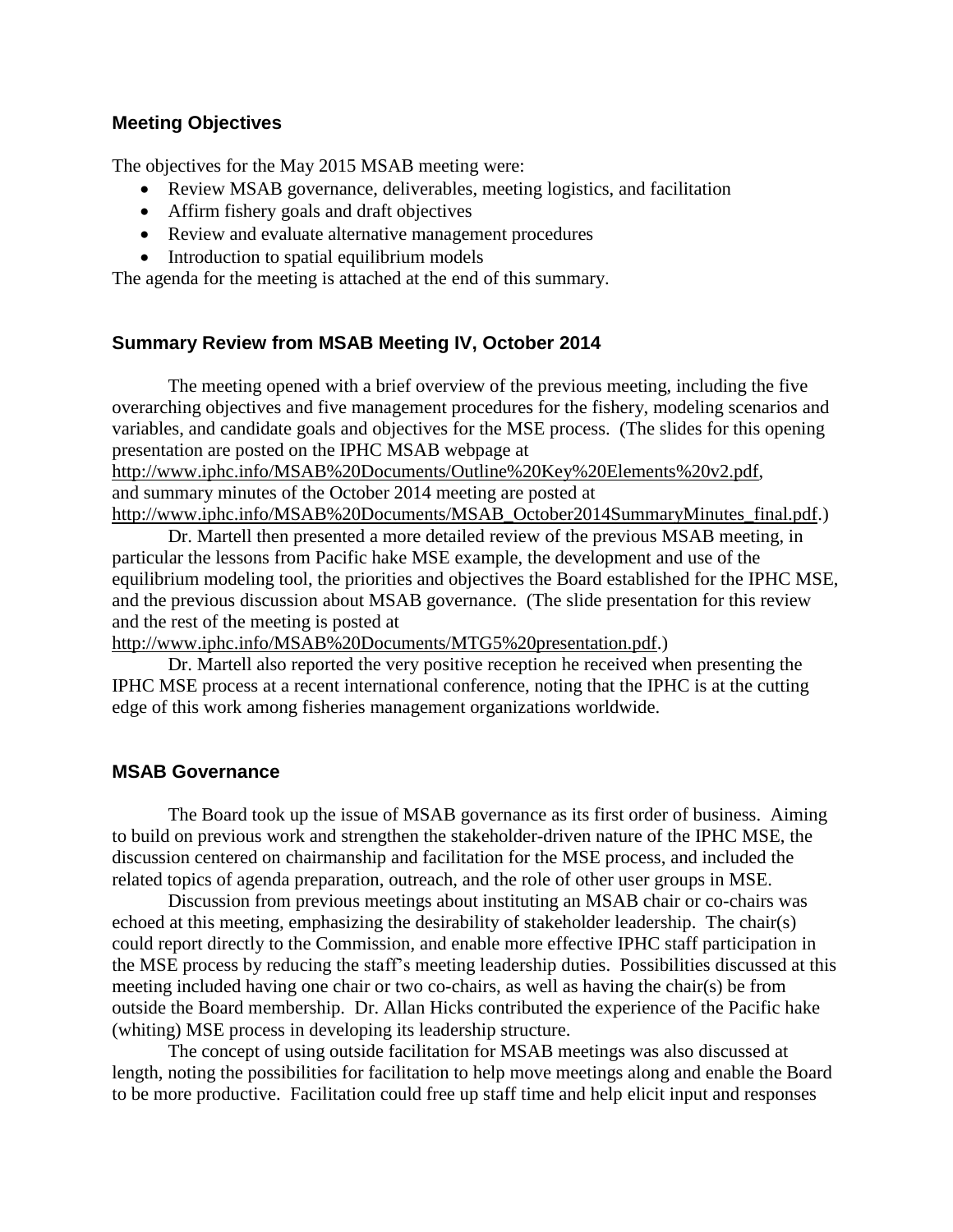from Board members. The facilitator would not necessarily need to be a subject matter expert, especially if used in combination with a knowledgeable chair or co-chairs. The facilitator could also help improve the Board's outreach efforts.

It was noted that there would need to be a proper balance of roles between facilitator and chair(s) in driving the Board's efforts, as well as a proper overlap with Board members and lead analyst Dr. Martell. The facilitator would need assistance in setting the agenda for meetings, and an agenda committee was suggested as a mechanism to provide Board input and direction.

Members reported varied experiences with facilitation, ranging from poor to excellent. Various possible combinations of chair and facilitation, or one or the other, were discussed, noting that the IPHC is an MSE pioneer in the world of fisheries management and there is no standard organizational path to follow. In the end, the members coalesced around adding both co-chairs and facilitation to the IPHC MSE process, and agreed to implement them on a trial basis for the next MSAB meeting. Dr. Leaman reported that the staff has begun looking at a number of firms that provide facilitation services.

In concert with the deliberations on internal MSAB leadership issues, the Board engaged in a wide-ranging discussion of governance topics related to incorporating other voices and views on halibut management besides those of the directed fishery. Noting that not all users of halibut are included in the current MSE process, how should external user groups or entities be represented? Should they be consulted or participate directly, or would it be better to engage them in other ways, such as through workshops or other joint collaborations? Should engagement be episodic, or continue on a regular, long-term basis? Examples from different regions and fisheries of both integration and lack of integration of divergent interest groups were noted, as well as initiatives either desired or currently under way with other halibut-related entities. While acknowledging that the MSAB could make recommendations to the Commission regarding changes to its membership and processes, the discussion gravitated toward outreach as the likely best path for engagement, particularly once the MSE process has begun to produce concrete modeling products. It was noted that facilitators could help with outreach, and the Board agreed to pursue outreach as the primary avenue for understanding and engaging other groups.

Wrapping up the governance topic later on the first day of the meeting, the Board made the following decisions and requests:

- Agreed on Adam Keizer and Michele Culver as its first co-chairs, beginning with the next MSAB meeting.
- Appointed an agenda committee consisting of Chris Sporer, Peggy Parker, and Rachel Baker, also to begin operation with the next meeting.
- Agreed to pursue outside facilitation of its meetings and outreach, with the goal of having facilitation services in place for the next MSAB meeting. Dr. Leaman will arrange facilitation services on behalf of the Board.
- Asked for pre-meeting training for members, possibly including homework, to better prepare them for the meeting and reduce time spent during the meeting refreshing old information.
- Asked for more detailed pre-meeting information to be sent out with the agenda to explain previous progress and outline what is planned for accomplishment, including a timeline for the process beyond the next meeting. The co-chairs, agenda committee, and facilitator are expected to contribute to this as part of their preparation for the meeting.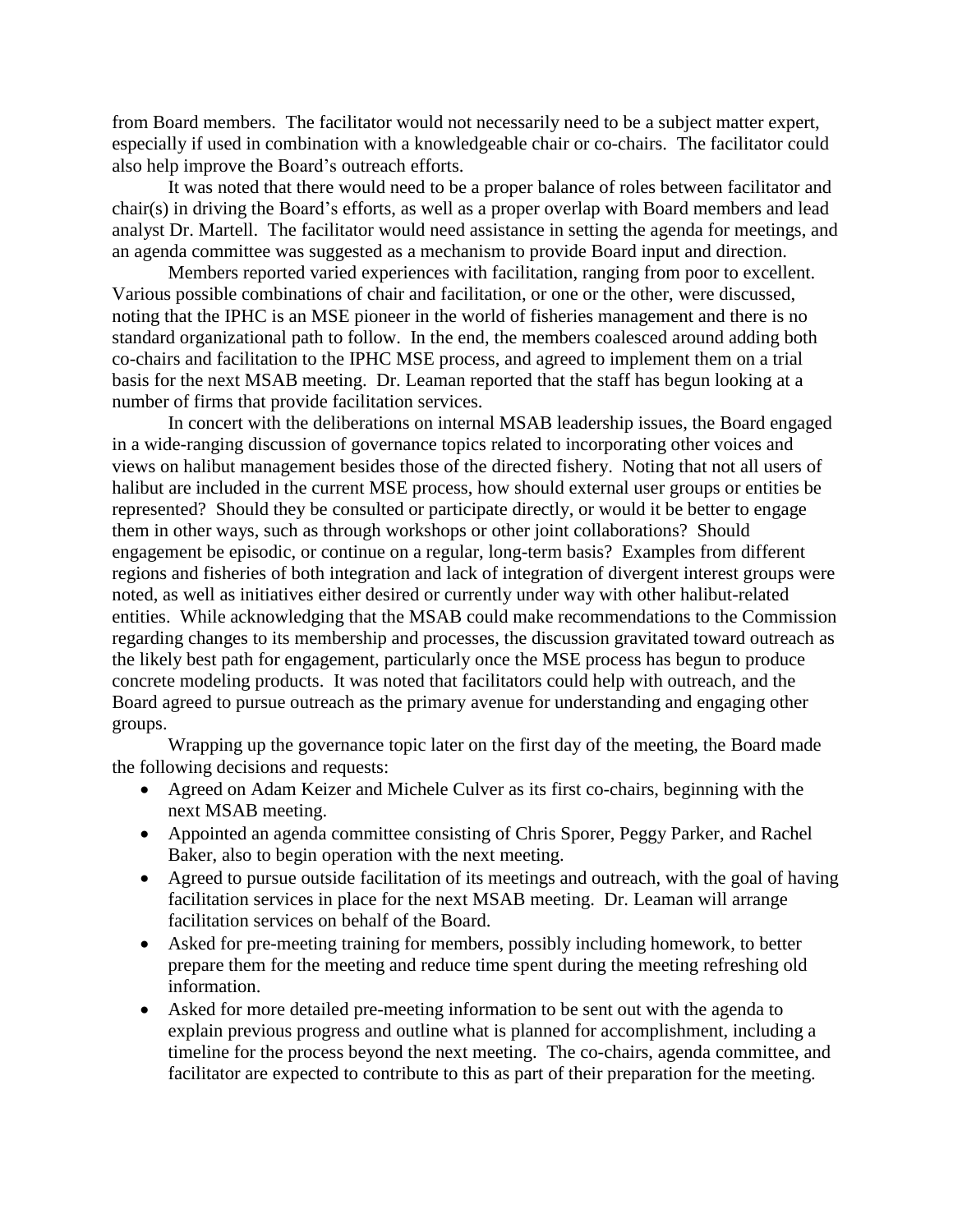## **Fishery Objectives**

As the Board began its review of the overarching objectives and management procedures for the fishery, Dr. Martell reminded the members of the essentials of the MSE process described in "Management Strategy Evaluation – The Light on the Hill" by A.D.M. Smith (posted at [http://www.iphc.int/documents/MSAB/201306/Lightonthehill.pdf\),](http://www.iphc.int/documents/MSAB/201306/Lightonthehill.pdf)) which include these four items:

- A clearly defined set of management objectives
- A set of performance criteria related to the objectives
- A set of management strategies to consider; and
- A means of calculating the performance criteria for each strategy

The Board reviewed the **five overarching objectives** for the halibut fishery developed in previous meetings:

- $\bullet$  Biological sustainability identify stock conservation objectives
- Fishery sustainability and stability (all directed fisheries) identify harvest minimum and acceptable variability
- Assurance of access minimize probability of fishery closures
- Minimize bycatch mortality
- Serve consumer needs

In discussing how to think about and use the objectives, Dr. Martell emphasized the importance of treating them as a hierarchy and using their rank order to avoid the "combinatorics" problem – the unmanageable multiplication of possibilities that results if there is no priority among them. Ranking simplifies the process for both stakeholders and analysts.

In further discussion, the Board considered whether some of the objectives were redundant, but decided that all were necessary for the present and made no changes. Members noted that the objectives might be revised in the future, and that subordinate objectives might be developed as a result of the iterative process of MSE. It was pointed out that although some management procedures supporting these objectives are outside of IPHC control, their effects should nevertheless be analyzed under different scenarios within the MSE. It was also noted that gaps in knowledge which become evident or are highlighted in the MSE process, such as the movement of juvenile halibut, will influence research priorities.

With the overarching fishery objectives in hand, the Board turned to the on-line modeling tool and an update on the operating model before examining specific management procedures.

## **The Equilibrium Modeling Tool**

MSAB members noted that the on-line equilibrium modeling tool (called "Shiny" in previous meetings) was impressive, but they found using it and interpreting the results to be challenging. A number reported that that they had not spent much time with the tool, and highlighted the need for more assistance to make the most use of it, including dedicated training before meetings.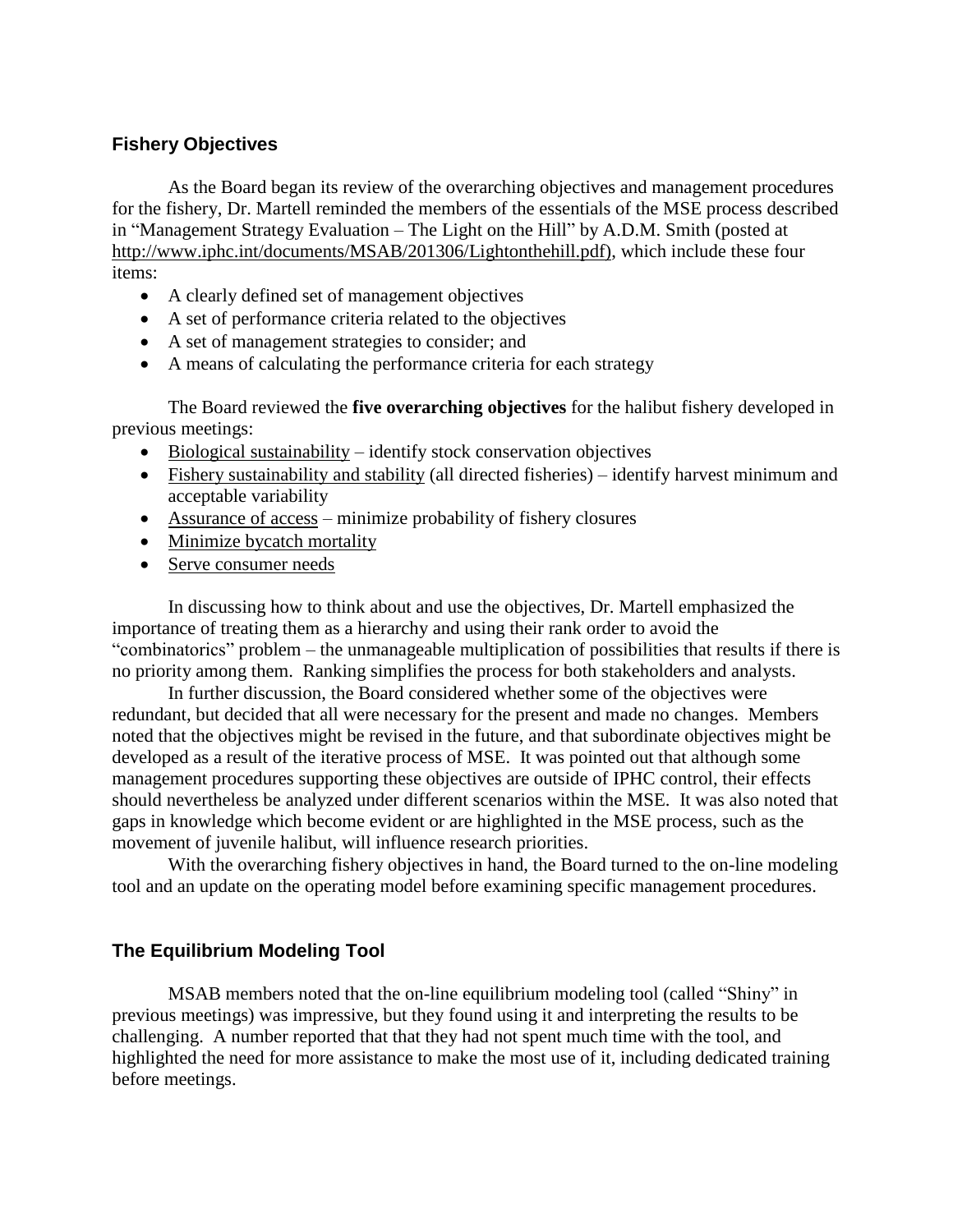Several members reported difficulty accessing the tool via the web. Dr. Martell noted that there is currently limited access to the posted version of the tool due to the nature of the account being used to host it, but that the staff is working on improving access. The tool, now called the **IPHC MSE Tool**, can be found at:

<http://shiny.iphc.int/> *Note that this is a new web address for the tool since the last MSAB meeting*.

The IPHC MSE Tool uses a simple age-, sex-, and size-structured equilibrium model to explore the long-term, equilibrium conditions for a given harvest policy. The objective of the equilibrium model interface is to better understand the relationship and tradeoffs between policy variables (such as fishing mortality, size limits, and discard mortality rates) and response variables (such as yield, discards, and wastage in the directed fishery). Equilibrium models are widely used in setting harvest policies, but we recognize that policy alternatives will need to eventually be examined within a dynamic modeling environment.

The interface allows the user to compare two alternative procedures and examine equilibrium values of many different variables over a range of fishing mortality rates in the directed fishery. Model parameters which can be varied for analysis include both *scenarios*, the natural elements that humans cannot change, and *procedures*, the management elements that humans can change. The model output consists of graphical displays and tabular data that summarize the biological sustainability objectives, fisheries sustainability objectives, and economic metrics.

Dr. Martell demonstrated the tool by navigating through several examples to see the operation and results of the Operating Model. Throughout the rest of the meeting, Dr. Martell used the tool to illustrate the discussion and to solicit ideas for improving both the MSE Tool itself and the underlying Operating Model.

An MSE Dashboard is in development alongside the equilibrium modeling tool at the same website. The dashboard will allow the user to compare various combinations of scenarios and procedures. It is expected to be operational by the time of the next MSAB meeting.

### **Operating Model Update**

The Board discussed the Operating Model at length, focusing on the nature and utility of closed-loop modeling, differences between modeling for MSE and for stock assessment, the current state of the Operating Model, development of a spatial model, and the tractability of management questions using existing and future analysis models.

#### **Open-Loop and Closed-Loop Modeling**

Dr. Martell used the example of an automotive cruise control system to illustrate how closed-loop modeling works. The key is incorporating feedback from the process output as an input into the control system to regulate the process going forward, closing the loop. When the automobile is using cruise control, feedback from the speed sensing mechanism is fed back to the cruise control system as an input to regulate the fuel supply in order to achieve the desired speed. In contrast, the process or mechanism in an open-loop system does not modify its operation in response to the result it produces.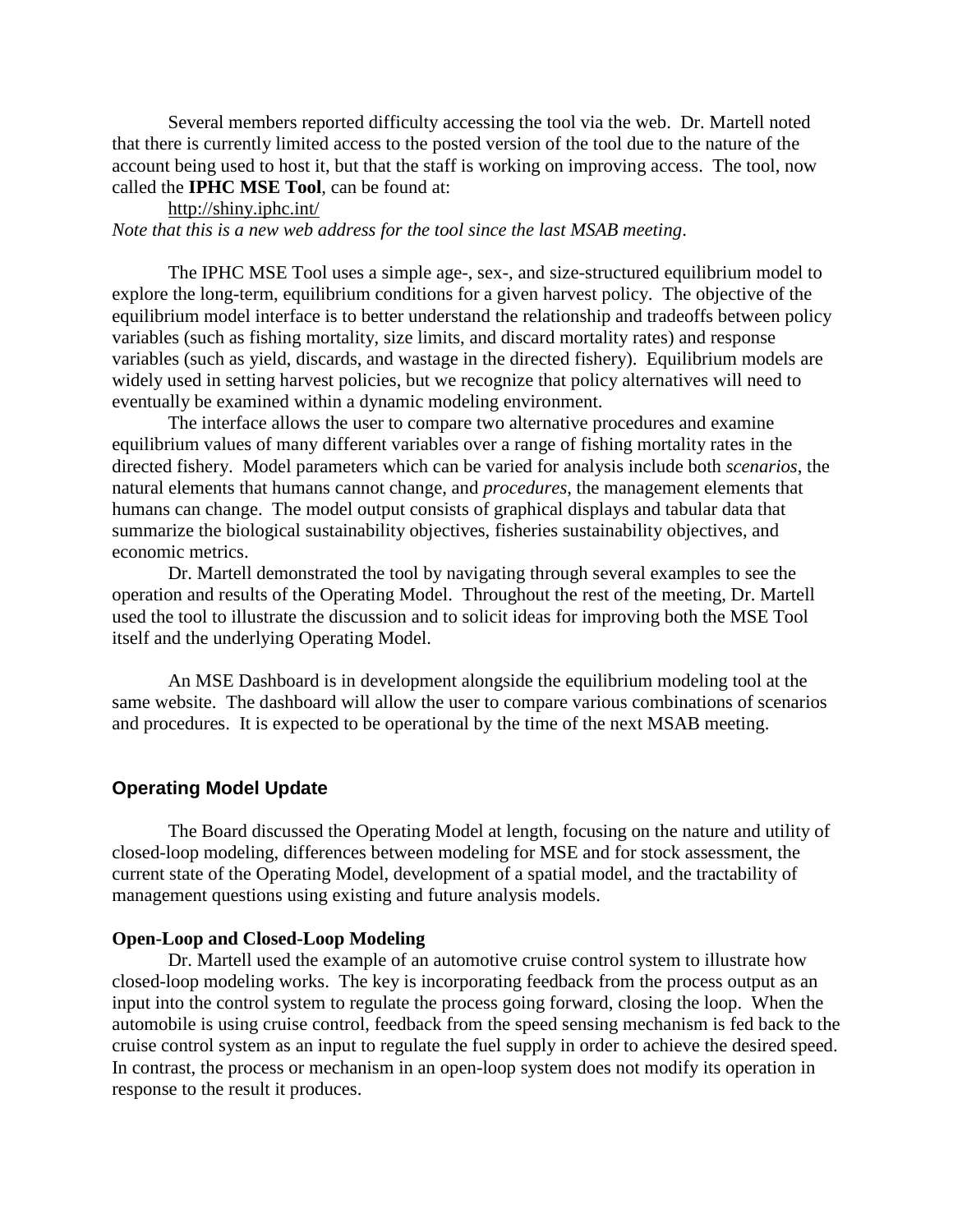The Operating Model is a closed-loop system; the results of a procedure (such as a harvest control rule) factor into the operation of that procedure going forward. As the scenario runs into the future, the stock status at the end of each iteration becomes the starting point for the next iteration. This concept is illustrated in the following diagram:



#### **Modeling for MSE and for Stock Assessment**

Dr. Martell and Dr. Stewart discussed the differences between equilibrium and dynamic models and how they are used for MSE and stock assessment.

As noted earlier, an equilibrium model calculates the long-term average outcome based on biological and management inputs. These calculations are extremely efficient and helpful for rapid comparison of alternative scenarios and procedures. In a dynamic model, each outcome is a unique solution derived from the common initial starting conditions, and the range of outcomes describes the estimated probabilities of future results from the given input conditions. Scenarios and procedures can then be varied to examine and compare their effects on variability over the long term.

The Shiny tool is an equilibrium model, and the MSE Operating Model is dynamic; both are conditioned with actual halibut data so that the starting point describes the current state and mechanics of the stock. By predicting the probability of various future outcomes under different conditions, the Operating Model can be used to test the ability of candidate fishery management procedures to achieve objectives against various scenarios and their robustness to changing conditions.

In contrast, modeling for the stock assessment is focused on the present state of the stock as a dynamic product of current and past measured conditions. Although they share many of the same analysis methods and data, the dynamic stock assessment model is used to understand how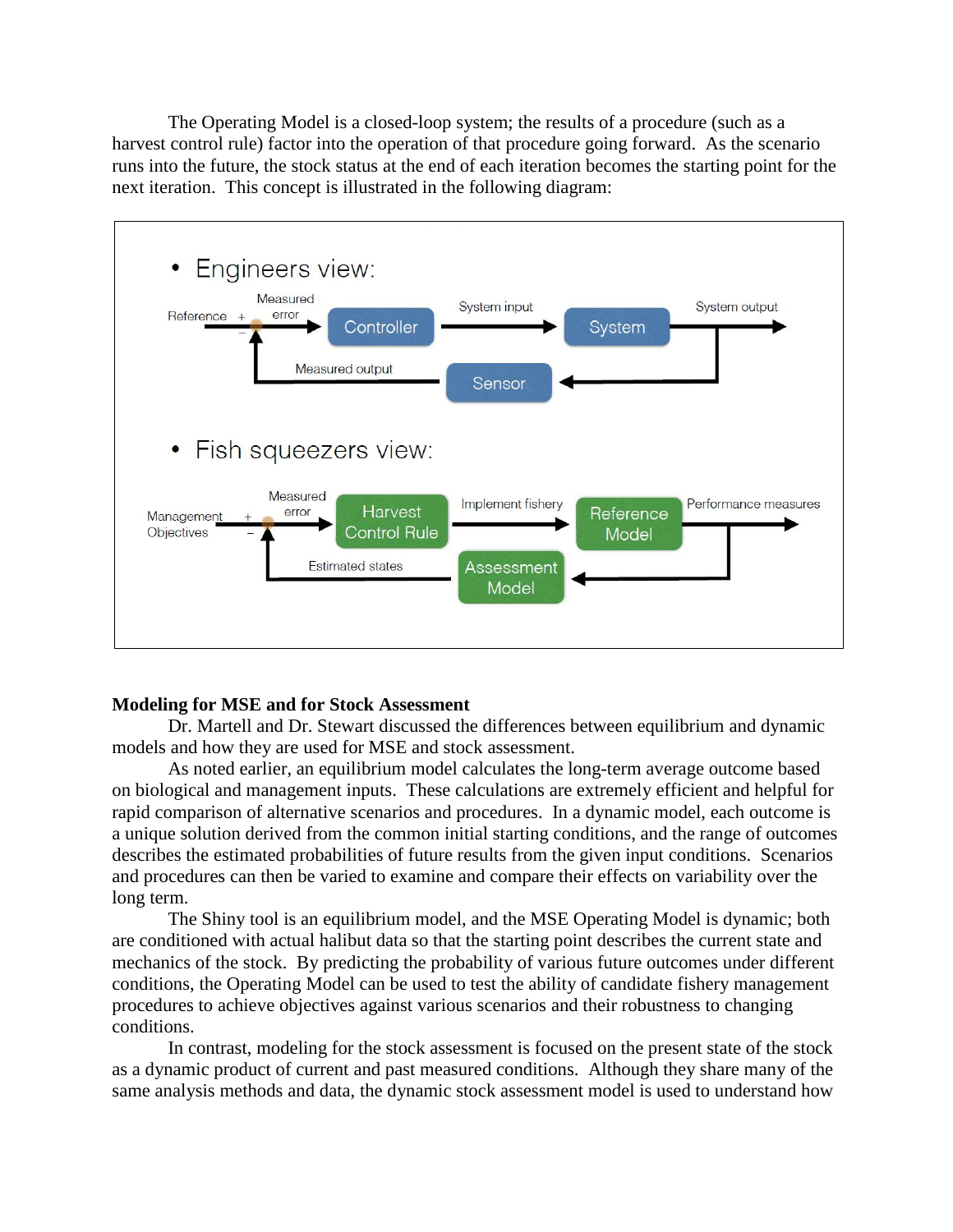the stock arrived at the present and how it might change over short-term projections, while the equilibrium MSE Operating Model is used to understand how the stock and management system respond to long-term changes.

## **Current State of the Operating Model**

Dr. Martell described the current state of the Operating Model, demonstrating its use with the IPHC MSE Tool. Model parameters which can be varied for analysis include both *scenarios*, natural elements that cannot be changed, and *procedures*, management elements that can be changed. The use of the Operating Model is illustrated in the following diagram:



Current Operating Model scenario elements include:

- Recruitment (positive or negative)
- Growth (increasing and decreasing trends in size at age, density dependence); and
- Natural mortality (size-dependent, time-varying).

In discussing how to choose among scenarios in order to manage the number of options for assessment, Dr. Martell noted that the issue is coming up with a plausible set of scenarios to test the robustness of management procedures against a range of conditions.

Current procedural elements available in the Operating Model include: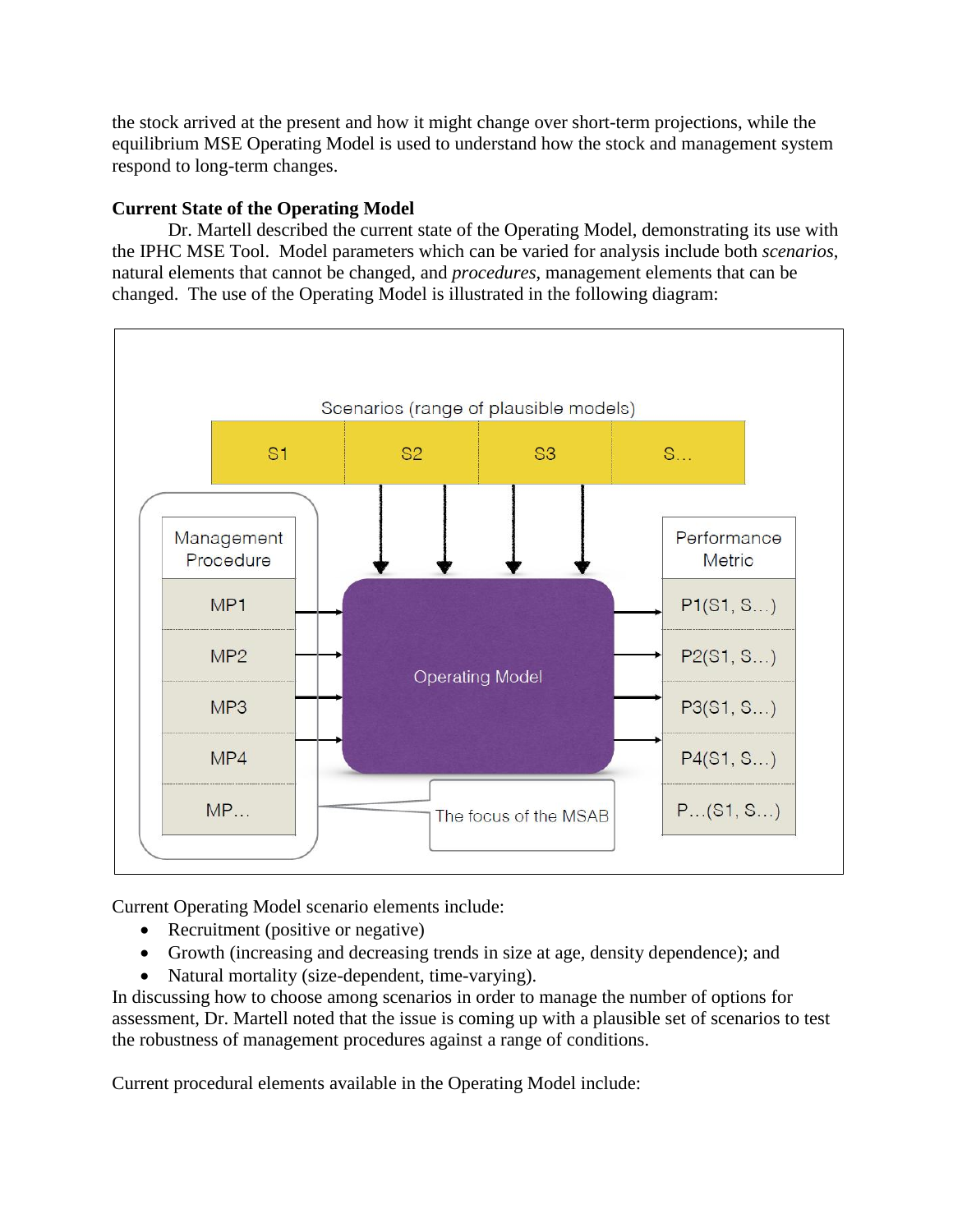- Harvest control rules (empirical or model-based reference points, catch floors, size limits, apportionment or shares, regulatory discards, and bycatch limits); and
- Stock assessment (the "sensor" in the closed loop) choices regarding input data and models.

Dr. Martell worked through a series of examples to illustrate how these elements can be used, including changes in other removals (such as recreational catch), minimum size limits and slot limits, and maternal effects, noting the resulting changes in yield, Spawning Potential Ratio (SPR), and Fishing Mortality Rate (F). Several of these examples underscored the important harvest policy implications of hypotheses regarding biology.

Dr. Martell also noted that the dashboard being developed in the IPHC MSE Tool will make it easier to test various options using the Operating Model by tuning procedures or objectives.

#### **Development of a Spatial Operating Model**

The current Operating Model is a coastwide model, as is the current stock assessment model. Dr. Martell and his graduate assistant Catarina Wor have constructed equations for a spatial MSE model and have started the preliminary coding for it. During the coming months they will incorporate Dr. Stewart's work on spatial data sets, which will be required for conditioning the model, and start to program the spatial model itself.

The team is aiming at the end of the summer to produce a working model. Dr. Martell noted the importance of the model's assumptions regarding migration, because it will not be possible to confirm migration scenarios with the limited existing data. However, the Commission's Scientific Review Board has expressed the view that the MSAB should continue to invest in the examination of a coastwide model because of its links to current management and its value in evaluating some procedures that would be coastwide in their application, as noted below.

#### **Tractable Questions using Coastwide and Spatial Operating Models**

To illustrate the utility of a spatial model, Dr. Martell displayed a set of questions that have been referred to MSE, noting which of them can be answered using the coastwide model and which will require a spatial model to analyze (pages 21-23 of

[http://www.iphc.info/MSAB%20Documents/MTG5%20presentation.pdf\)](http://www.iphc.info/MSAB%20Documents/MTG5%20presentation.pdf).

The coastwide model can be used for exploring changes in harvest control rules and exploitation rates on a coastwide basis, but it cannot address area-specific questions of interest. Analysis of the current harvest policy with the coastwide model is likewise problematic, since the harvest policy itself was developed using a series of area models. Although it can implicitly represent some spatial inputs (such as by changing bycatch selectivity), the coastwide model cannot see apportionment or other area-specific inputs. A spatial model would be able to look explicitly at bycatch and fishery interactions specific to each regulatory area.

This does not diminish what is available through the coastwide model, however, as no questions can be addressed without any model. Although it has limitations, when the Board considered whether development of the coastwide model should continue, the consensus was that it should.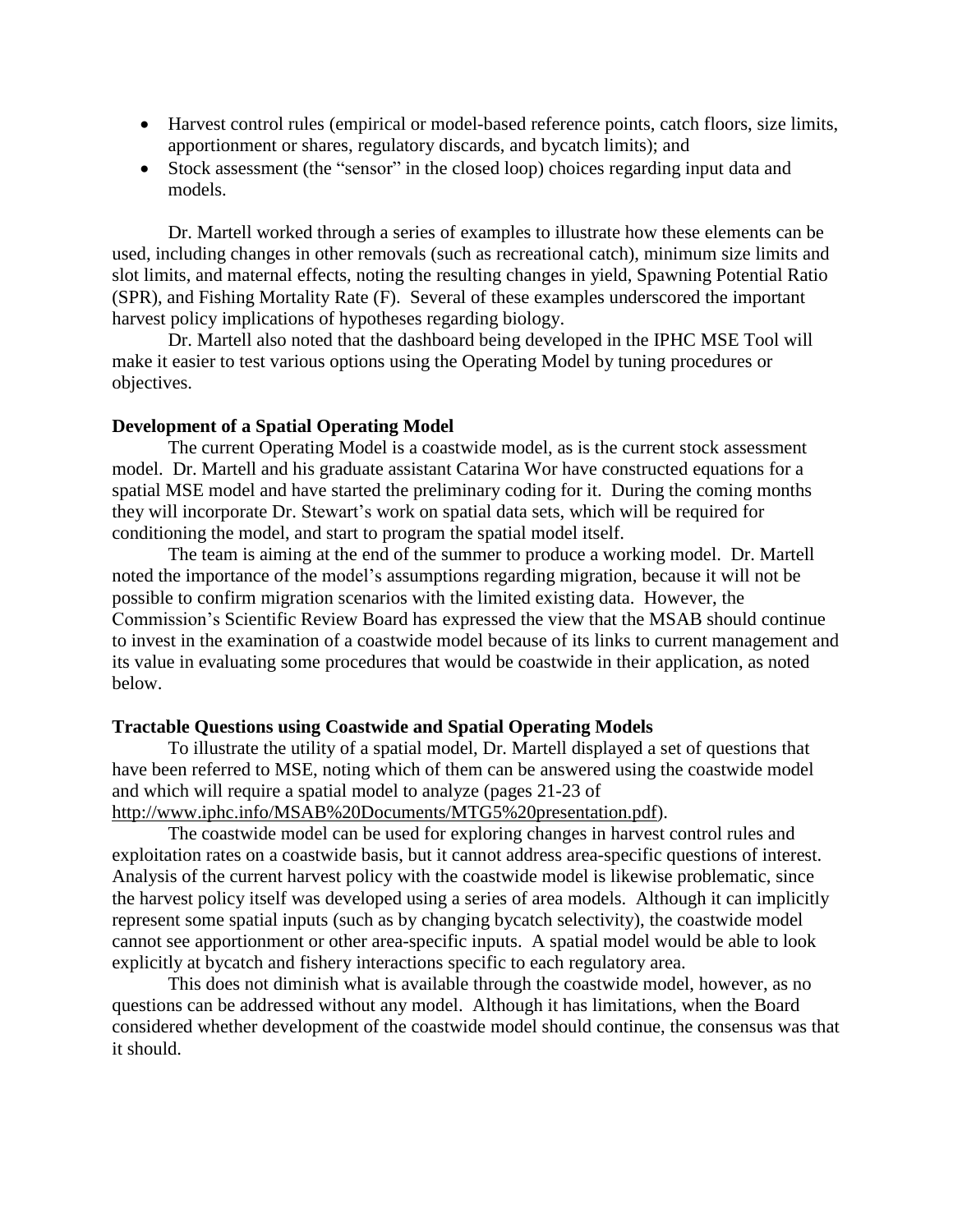From this discussion of the Operating Model, the Board engaged in a wide-ranging conversation about questions to be examined and how these questions should be tied together. These included, among others:

- Discard mortality rates (DMRs)
- Slot limits
- Maternal effects of big old fat fecund females ("BOFFFs")
- Implications of moving to a different SPR target
- Impacts of turning over lots of small fish in particular regulatory areas
- How much change in the O26/U26 ratio would be required to appreciably change the harvest policy
- How to tie various components together into a full MP for evaluation
- Which scenarios have the greatest impact, and how to consider scenarios versus procedures

Given the many combinations of analysis variables available in the MSE Tool, the staff offered to produce a reference matrix describing the results of changing various parameters in the tool, as well as the existing constraints in the Operating Model. Members will be able to compare their own results to the matrix summaries and explore specific topics in more detail. However, noting the MSAB's need to coalesce around a set of questions, the Board discussed whether it might be more effective to have the co-chairs assemble questions for its consideration. It was agreed that the co-chairs could structure the questions in a logical framework for examination, and that the questions should be related to the overarching fishery objectives, which are well understood. Any policy question related to removals would be fair game, and performance metrics should link back to the objectives. The five current MPs, which are less well understood, could be refined to produce clear alternatives for testing. The Board agreed that this was a more productive approach.

# **Evaluation of Management Procedures**

The Board then discussed each of the **five management procedures** currently under consideration:

- Total mortality: direct accounting by area for all sources of mortality, including sublegals.
- Size limits: no size limit, the current minimum size limit, 26 inches instead of 32, slot limits.
- Harvest strategies: the 30:20 control rule and the reference removal rates of 21.5% and 16.125%, both coastwide and by area.
- National shares: catch limits by areas that are allocated rather than based on apportionment.
- Bycatch mitigation: compensation among areas for bycatch in a particular area.

The intent of this discussion was a common understanding of the five current MPs – also referred to as "Tools" – and what they mean, focusing on these primary questions:

• Which ones can be explored with the coastwide model? [indicated by  $*$  in the table below]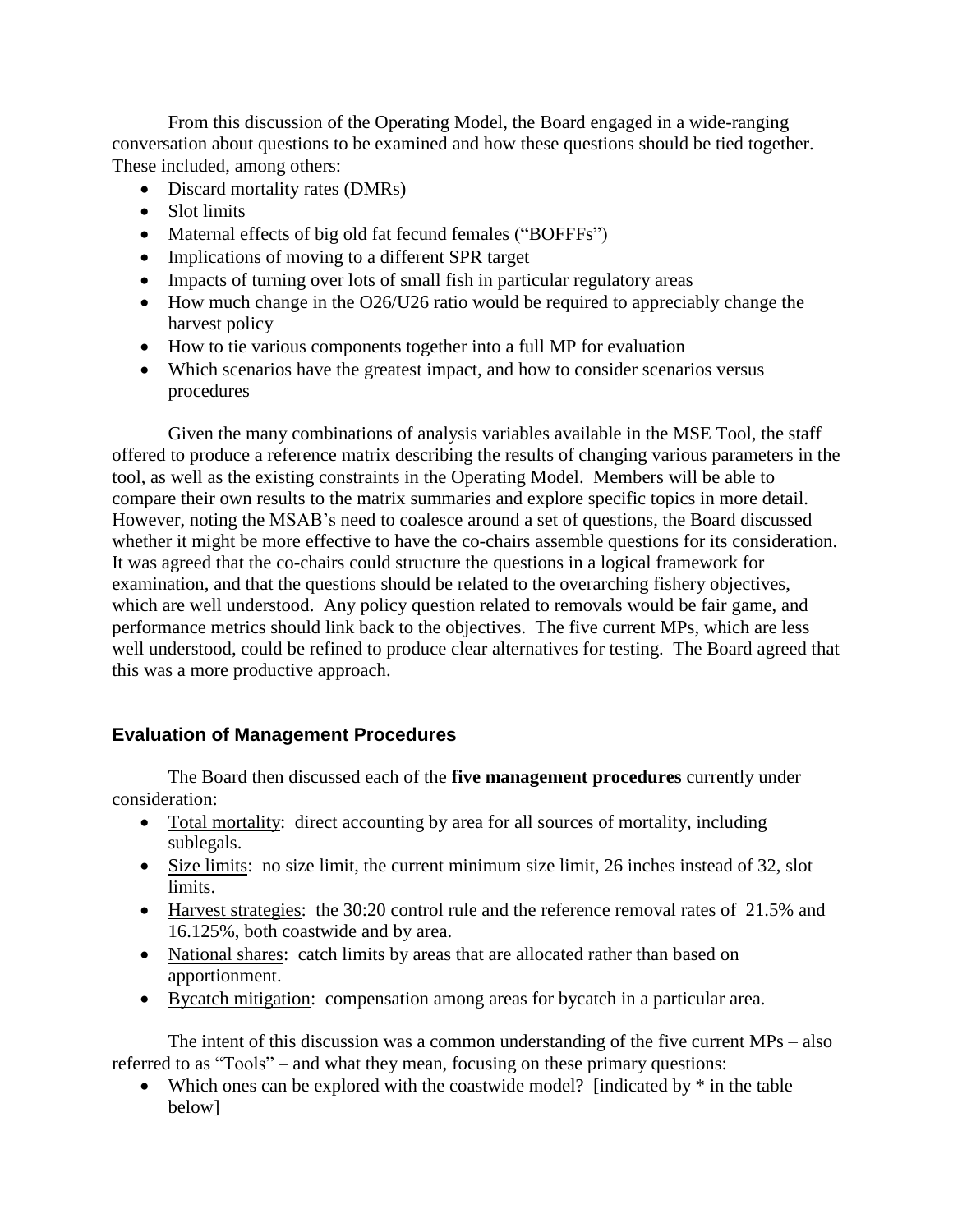- For those, what is needed to develop a recommendation?
- Ensure a common understanding of each MP and its linkage to the objective(s).
- Are there additional MPs (alternatives) for each tool?

During this discussion the Board developed the table below as a means of capturing ideas for the initial alternatives to explore. Each of the five current MPs appears as one line in the table. Salient questions and points from the discussion are listed following the table.

**Management Procedures – Current Harvest Policy and Alternatives for Exploration**

| <b>MP</b> (Tools)                                                    | <b>Harvest Policy:</b><br><b>Current</b>                                                                | <b>Harvest Policy:</b><br><b>Alternative 1</b>                                                                                                     | <b>Harvest Policy:</b><br><b>Alternative 2</b>                                      | <b>Harvest Policy:</b><br><b>Alternative 3</b> |
|----------------------------------------------------------------------|---------------------------------------------------------------------------------------------------------|----------------------------------------------------------------------------------------------------------------------------------------------------|-------------------------------------------------------------------------------------|------------------------------------------------|
| <b>Total Mortality</b> *                                             | O26 by area and<br>U26 static                                                                           | O26 by area and<br>U26 coastwide                                                                                                                   | .                                                                                   |                                                |
| Size Limit *                                                         | 32 inch                                                                                                 | No limit                                                                                                                                           | Slot limit                                                                          | Something else?                                |
| <b>Harvest Control</b><br>Rule*                                      | $30:20 +$<br>21.5%/16%<br>coastwide                                                                     | Area-based                                                                                                                                         | Something else?                                                                     | .                                              |
| <b>Area Allocation</b>                                               | Apportionment                                                                                           | <b>National Shares</b>                                                                                                                             | AK/Canada/West<br>Coast?<br>[Alternative based]<br>on relative change<br>in survey] | (Canada)//(US/US<br>Tribal*)                   |
| <b>Reduction in</b><br><b>Bycatch and</b><br><b>Bycatch Impacts*</b> | Canada DFO and<br>US through<br>RFMCs. IPHC<br>reactive to those<br>actions [reduce]<br>directed catch] | [Discuss with<br>other user groups<br>to come up with<br>possible actions to<br>reduce bycatch and<br>DMR: options for<br>improving<br>incentives] | $\cdots$                                                                            | $\cdot$                                        |

*\* Noting that domestic allocation responsibilities are outside the mandate of the Convention*

## **Total Mortality**

- Total mortality can be thought of as total impact on the stock. Total mortality accounting enables shifting from  $E<sub>bio</sub>$  to SPR as the measure of the stock status. This could be done using the SPR analogous to the current Blue Line, and would provide a step toward potential Management Procedures from the MSE that are based on SPR.
- The comparison between the two alternatives in the table is between managing only O26 (essentially what is done now) and managing all removals.
- SPR is a coastwide measure. Total mortality can be analyzed initially in the coastwide model, and then in more detail in the spatial model.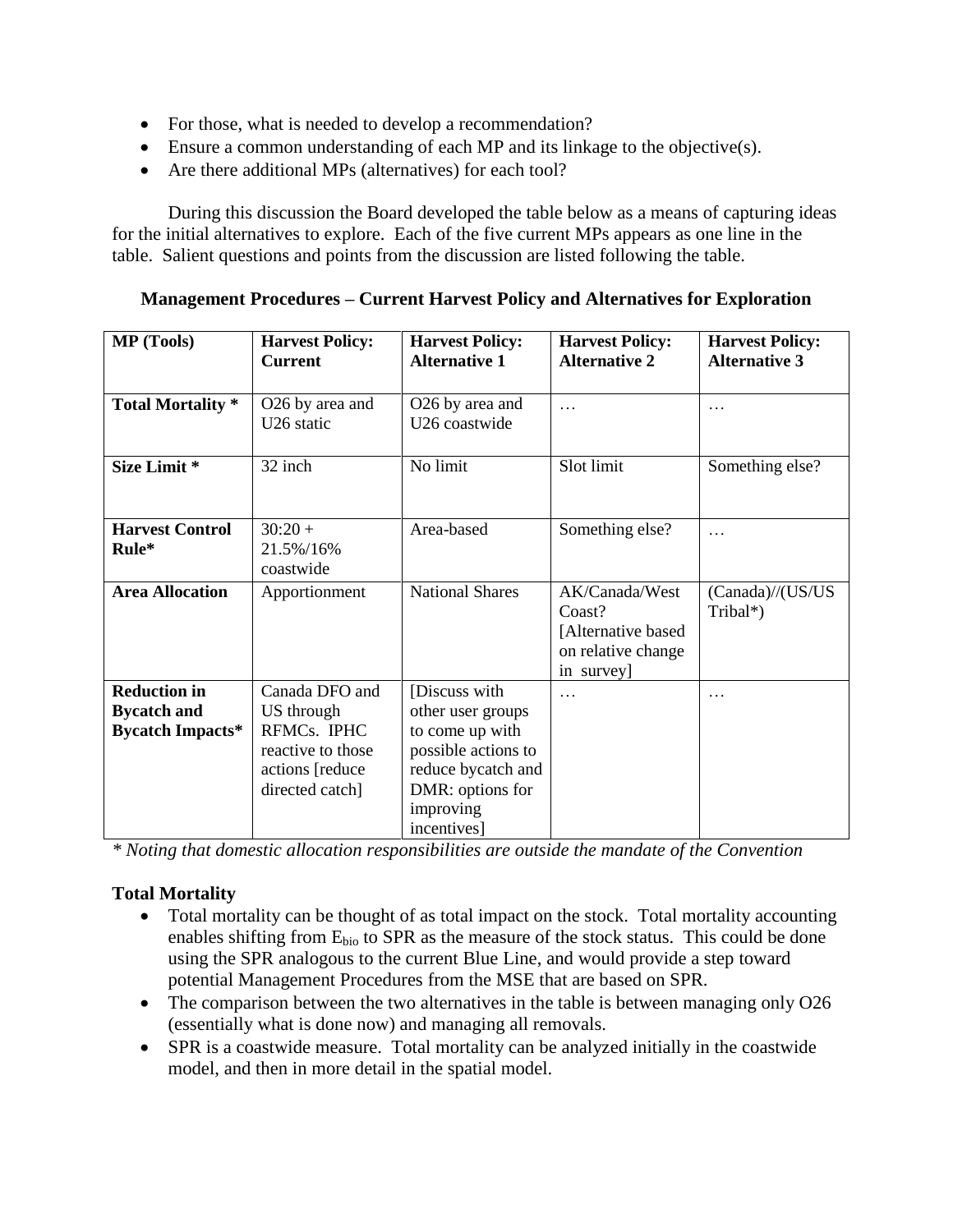The assessment and the harvest policy can differ significantly in relative sensitivity to changes or uncertainty in bycatch, unreported catch, DMRs, the proportion of O26 to U26, and sex ratio of the catch. The impact or value of increased precision (less uncertainty) in measurement of these variables is directly related to these sensitivities. Testing can show the robustness of different MPs to assumptions about these elements.

## **Size Limits**

- Size limits are about selectivity. The policy implications of different size limits need to be related to objectives for the fishery.
- A range of size limits should be identified for analysis, from no limit to various incremental limits and slot limits.
- If there were a change in the current size limit, the current  $21.5/16.125\%$  target harvest rates would need to be re-evaluated or replaced with an SPR-based target.
- Analysis of size limits should also consider the market implications in addition to the management or biological considerations.
- Operationally, other management measures would likely need to be adopted in conjunction with changing the size limit, such as changes to IFQ accounting and to monitoring requirements. Gear regulation could be considered as well, although a minimum hook size is considered unenforceable.
- The MSL example from previous meetings underscored the monitoring necessary to evaluate the effects of changing the size limit. If the effects are not measured, it cannot be known whether the fishery objectives are being met any better or worse than before.

## **Harvest Strategies**

- The current harvest control rule reference points (30:20) were reviewed in previous meetings. They are aimed at producing a yield that is less than MSY, but with greater stability. At MSY-level harvests, there would likely be more variability year to year with 30:20 than with a 40:10 rule.
- The harvest control rules should be tuned to achieve objectives, such as "to achieve no more than  $\_\%$  change from year to year..."
- It may be possible to construct empirical rules based on current data (e.g., survey trends). It may also possible to develop harvest control rules without limits, but in other fisheries performance is often noted to be worse for more complicated rules.
- The MSE model will be able to vary both limits and rates for analysis. The spatial model will be required to analyze changes to the current area-specific target harvest rates.

# **National Shares**

- Besides two national shares (the first alternative), there might be other procedures to assign catch to areas (the second alternative).
- Other elements to consider could include the biological benefits of varying the timing of the fishing season in different areas to account for seasonal migrations.

# **Bycatch Mitigation, or Bycatch Impacts and Reduction**

 "Mitigation" is related to stock impact, including the ability to change harvest rates to accommodate bycatch. "Compensation" is about effect on other areas. The Board framed its discussion to focus on bycatch impacts and reduction.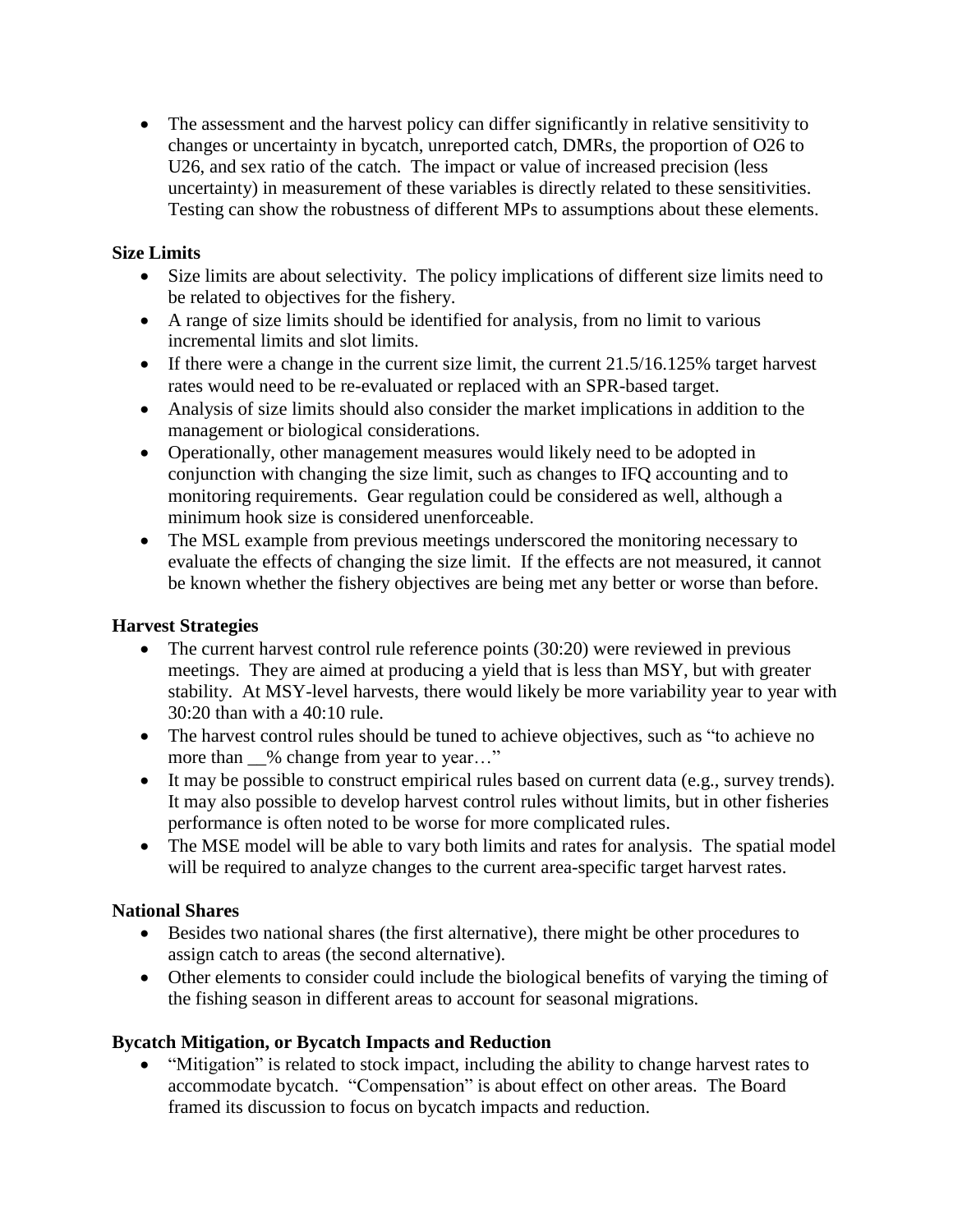- Institutionally, bycatch management is largely beyond the ability of IPHC to control directly.
- The bycatch analysis should also consider wastage in the halibut fleet. Other elements of this discussion include DMRs, access priority, and economic incentives.
- Integrated fisheries programs and catch floors are potential management tools to deal with bycatch.

In discussing the five identified management procedures, the Board considered additional performance metrics that could be incorporated into the analysis, such as the effect on other fisheries. In this context, it was noted that the Alaska Fisheries Science Center (AFSC) has ongoing research on the effects of one fishery on others. The Board requested more information on this research as well as other AFSC halibut research for its next meeting.

# **Action Items and Milestones**

As detailed above, the Board took these governance-related actions:

- Agreed on co-chairs.
- Appointed an agenda committee.
- Agreed to pursue outside facilitation of its meetings and outreach.
- Asked for pre-meeting training for members.
- Asked for more detailed pre-meeting information to be sent out with the agenda.

The Board made the following assignments and requests for the next meeting:

- Dr. Leaman will arrange facilitation services on behalf of the Board.
- The staff will produce a reference matrix describing the results of changing various parameters in the IPHC MSE Tool, as well as the existing constraints in the Operating Model.
- The co-chairs will assemble questions in a logical framework for the MSAB's consideration. The matrix developed during this meeting can be used as a starting point, and members and sections are also invited to contribute questions.
- AFSC will be invited to provide information on relevant research projects.

Looking ahead, the Board identified this milestone to focus its activities:

• Does the current harvest policy satisfy the five overarching objectives? And if not, how should it be modified to achieve them?

Agenda preparation for the next meeting will involve the new governance structure and a facilitator.

# **Next Meeting**

The Board tentatively scheduled its next meeting for 1-2 October 2015 at the IPHC offices in Seattle.